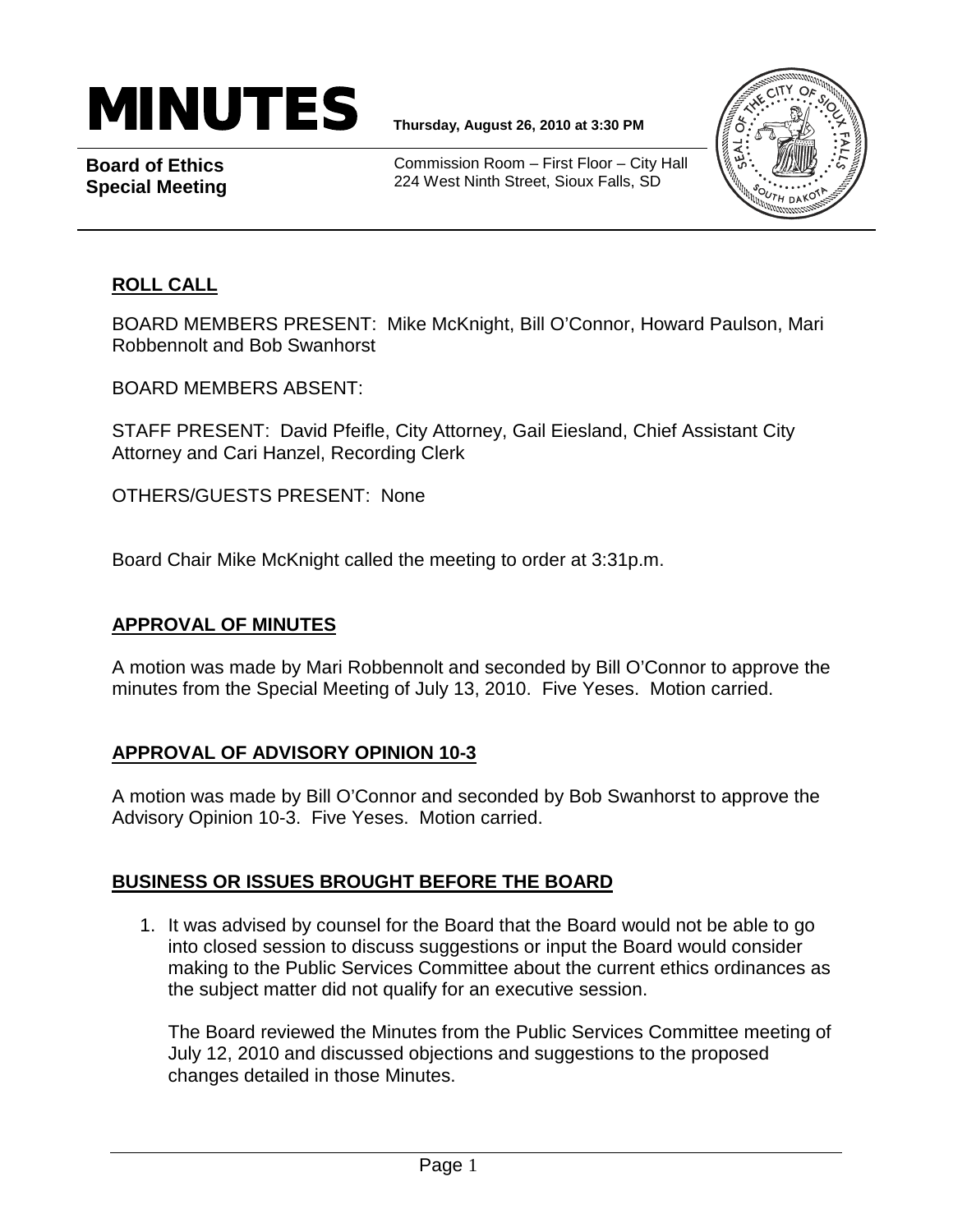Section 12  $\frac{1}{2}$  - 2: Board had no objection to the suggestions/comments made by the PSC.

Section 12 ½ - 4: Board had no objection to the term limit language being added.

Section 12  $\frac{1}{2}$  - 8: Board objected to changing the number of members required to make a quorum or requiring the entire Board be present when making a decision. Given situations where a Board member may need to recuse himself/herself and given the need for expediency in most matters before the Board, the Board recommended that the quorum stay at three members.

Section 12 ½ - 10: Board instructed Gail Eiesland to talk to Debra Owen about this section.

Section 12  $\frac{1}{2}$  - 10(6): Board suggested the section be rewritten so it is clear that the Board of Ethics has the power to issue subpoenas both on its own behalf and on behalf of the accused if determined to be appropriate by the Board.

Section 12  $\frac{1}{2}$  - 10(10): Board had no objection to the suggestions/comments made by the PSC.

Section 12  $\frac{1}{2}$  - 10(11): Board opposed the elimination of its ability to promulgate rules and regulations for the conduct of the Board.

Section 12  $\frac{1}{2}$  - 10(15): Board had no objection to the suggestions/comments made by the PSC.

Section 12 ½ - 11: Board had no objection to the suggestions/comments made by the PSC.

Section 12  $\frac{1}{2}$  - 12: Board had no objection to the suggestions/comments made by the PSC. Board raised some concerns over potential conflicts of interest for the city attorney.

Section 12  $\frac{1}{2}$  - 15: Board had no objection to the suggestions/comments made by the PSC.

Section 12 ½ - 23: Board expressed concern over language suggested by the PSC. Board agreed that whoever is bringing it public can't pick and choose what information to release; it would need to be all or nothing. The Board expressed the need for fairness to all parties involved in a complaint matter.

Section 12  $\frac{1}{2}$  - 24: Board had no objection to the suggestions/comments made by the PSC.

Section 12 ½ - 26: Board suggested that the phrase "board's final action" should be changed as, in some cases, the Board's final action is not necessarily the final decision in the matter. Where the matter goes to the City Council after the Board's investigation, judicial review would follow Council's final action.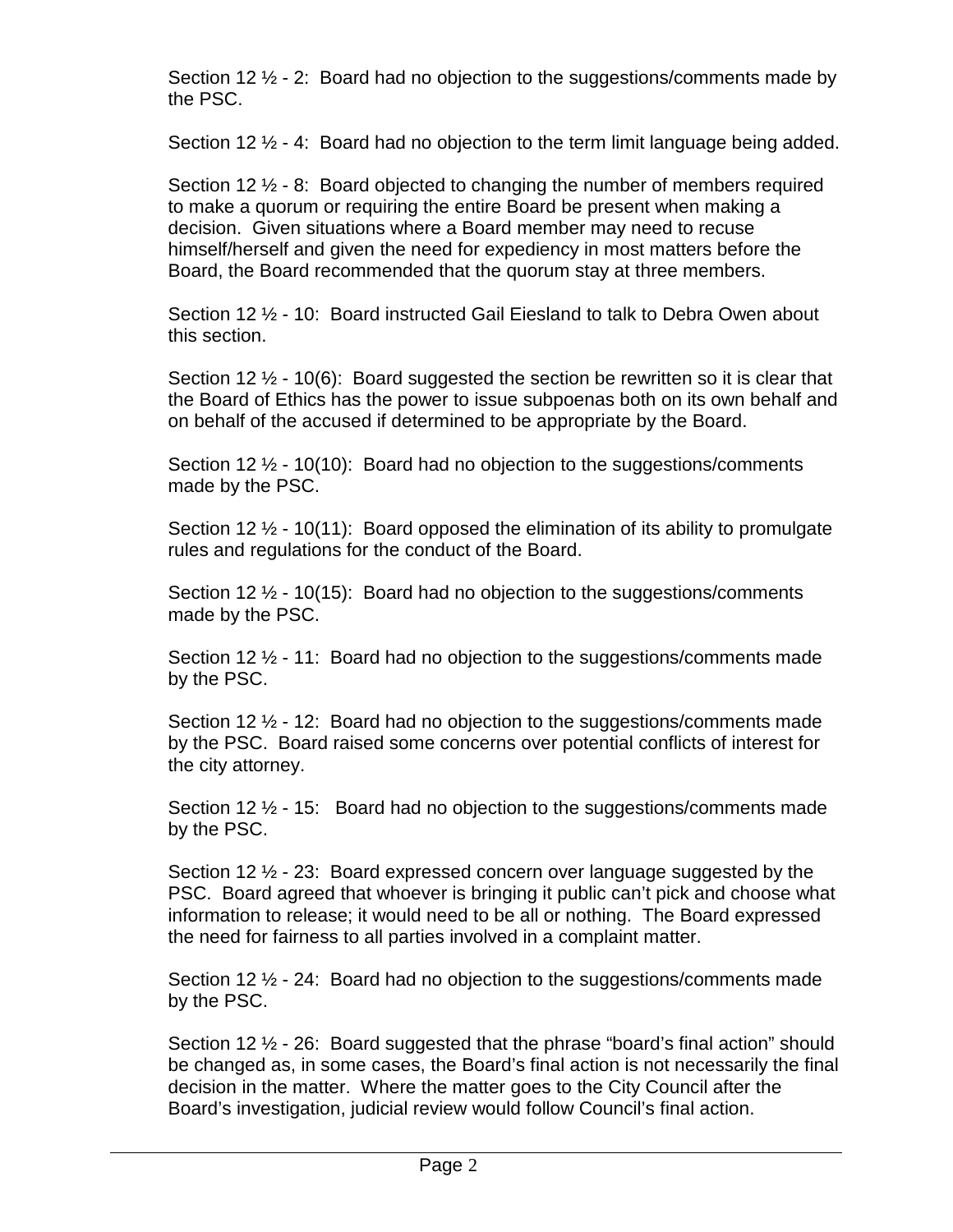Section 12  $\frac{1}{2}$  - 28: Board had no objection to the suggestions/comments made by the PSC.

Section 12 ½ - 34: Board had no objection to the suggestions/comments made by the PSC.

Section 12 ½ - 35: Board had no objection to defining what should be included in the report. Board was opposed to changing the term "majority vote" to "a vote of all of its members".

Section 12  $\frac{1}{2}$  - 35(c): Board raised the same concerns about upholding confidentiality as discussed with regard to Section 12 ½ - 23.

The Board made the following additional suggestions:

- 1. If during its investigation, the Board discovers a potential ethical violation not detailed in the original complaint, the Board will advise its counsel who will then bring the matter to the attention of the City Council through executive session or other means.
- 2. Ordinance verses Charter language should be cleaned up.
- 3. Advisory opinions should be published after removal of identifying information.
- 4. Board's investigation and decision of a complaint should be presented to the City Council both orally and in writing.

A motion was made by Mike McKnight and seconded by Bob Swanhorst to authorize counsel for the Board to prepare a written report to the Public Services Committee consistent with what the Board discussed. Five Yeses. Motion carried unanimously.

2. Executive Session – Personnel Issues

Bill O'Connor made a motion to go into closed session to discuss personnel issues. Mari Robbennolt seconded the motion. Five Yeses. Motion carried. The Board went into closed session at 4:31p.m.

Bill O'Connor made a motion to come out of closed session. Bob Swanhorst seconded the motion. Five Yeses. Motion carried. The Board came out of closed session at 4:47 p.m.

A motion was made by Mike McKnight and seconded by Bill O'Connor that counsel for the Board, David Pfeifle, take the personnel action as discussed by the Board in closed session. Five Yeses. Motion carried unanimously.